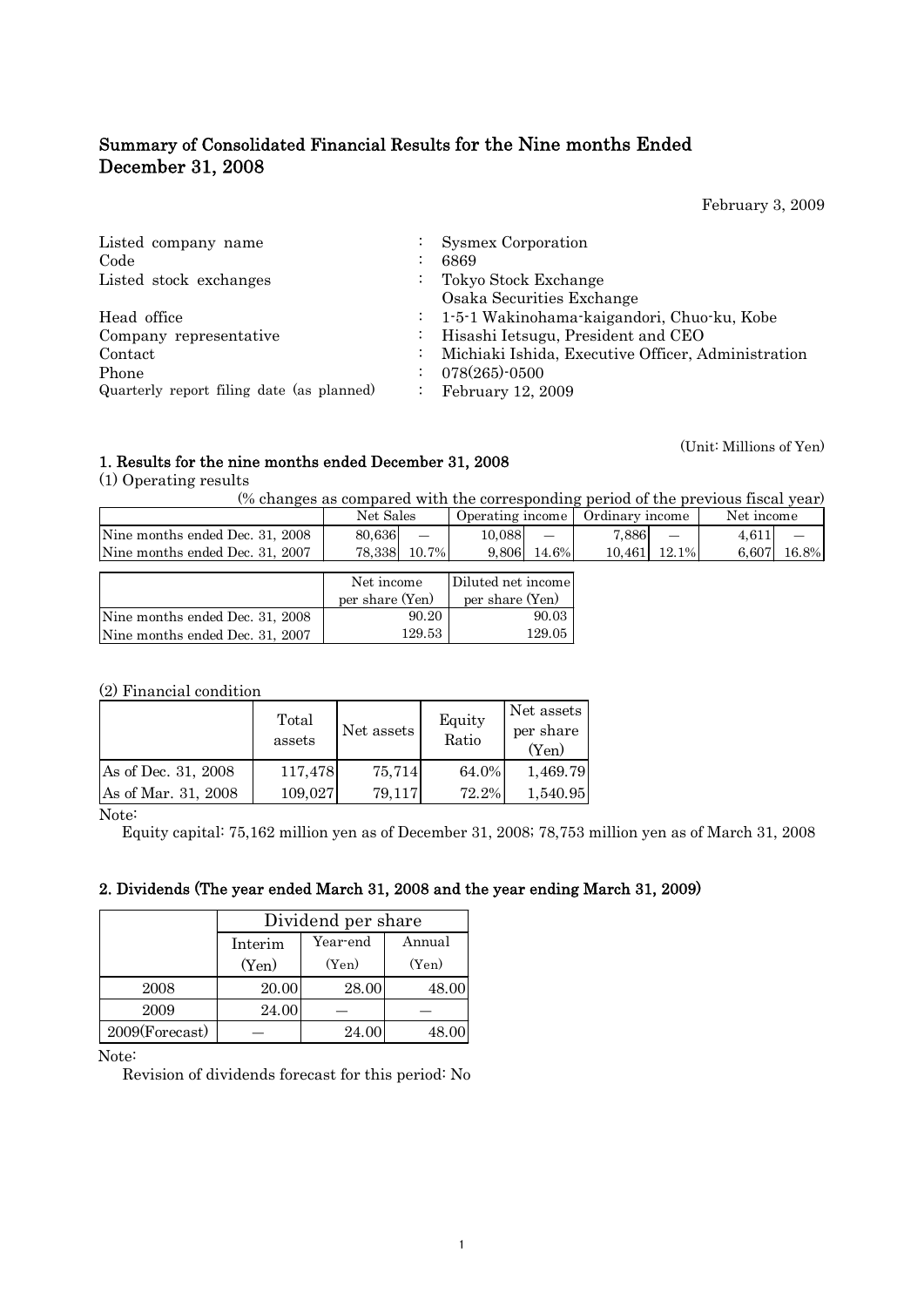### 3. Business forecast for the year ending March 31, 2009

|                           |        | Net Sales |        | Operating income |        | Ordinary income |       | Net income |                    |
|---------------------------|--------|-----------|--------|------------------|--------|-----------------|-------|------------|--------------------|
|                           |        |           |        |                  |        |                 |       |            | per share<br>(Yen) |
| Year ending Mar. 31, 2009 | 14,000 | 3.0%      | 14.000 | $-6.9\%$         | 11.500 | $-20.9%$        | 6.700 | $-26.6\%$  | 131.04             |

(% changes as compared with the corresponding period of the previous fiscal year)

Note:

Revision of business forecast for this period: Yes

### 4. Other information

- (1) Changes in significant subsidiaries: No
- (2) Application of simplified accounting method and special accounting policy for quarterly financial reporting: Yes
- (3) Changes in accounting procedures
	- 1) Changes based on revisions of accounting standard: Yes
	- 2) Other changes: Yes
- (4) Number of shares outstanding (Ordinary shares)
	- 1) Number of shares outstanding at the end of each fiscal period (including treasury stock): 51,236,308 shares as of Dec. 31, 2008; 51,203,108 shares as of Mar. 31, 2008
	- 2) Number of treasury stock at the end of each fiscal period: 98,073 shares as of Dec. 31, 2008; 95,891 shares as of Mar. 31, 2008
	- 3) Average number of outstanding stock for each period (cumulative):
	- 51,127,848 shares nine months ended Dec. 31, 2008; 51,011,117 shares nine months ended Dec. 31, 2007

#### ※ Note

The above estimates are based on information available to the company on the date of the report's announcement. Due to unforeseen circumstances, however, actual results may differ from such estimates.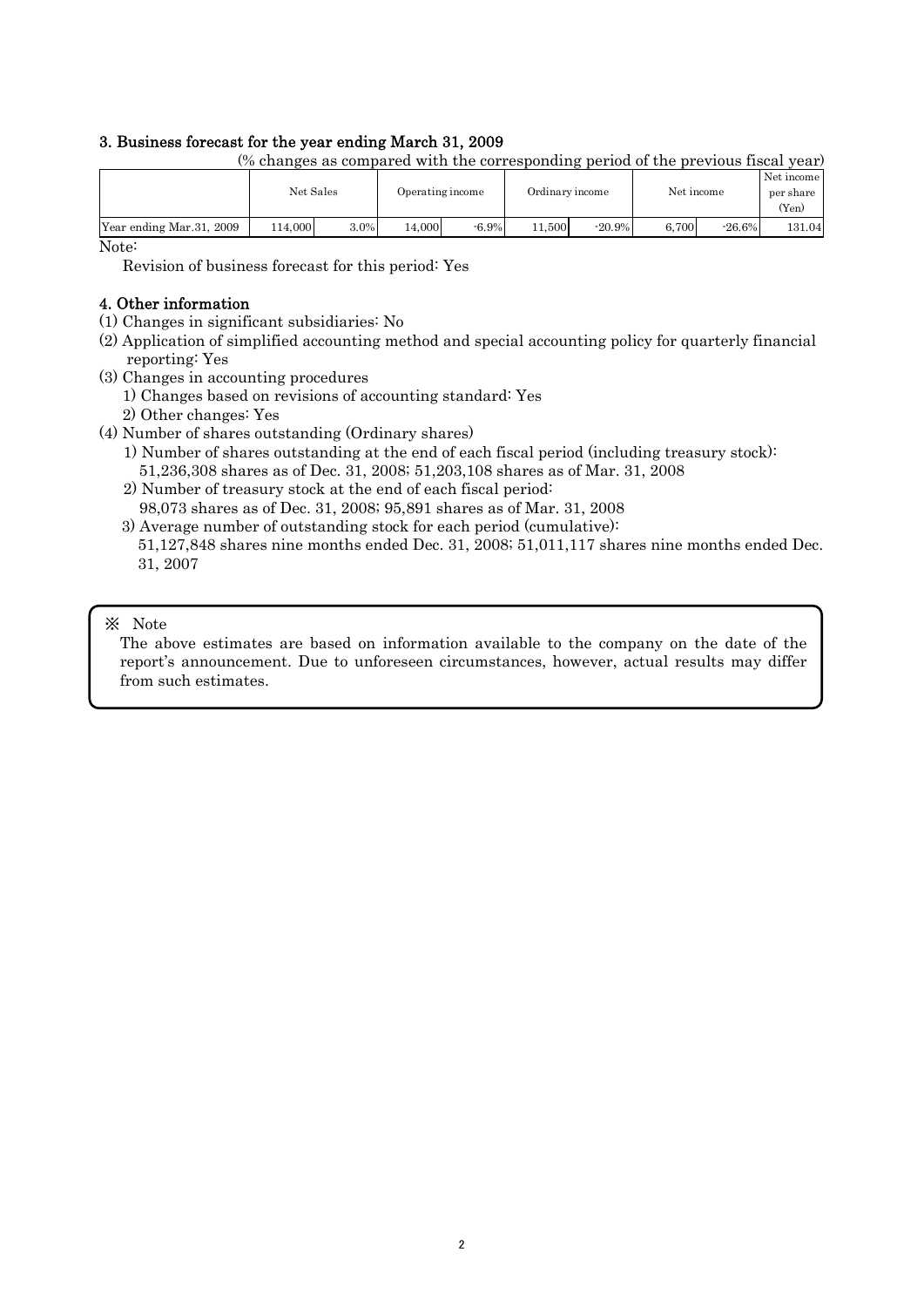### Financial performance

#### 1. Performance analysis

During the first nine months of the fiscal year ending March 31, 2009 (April 1 to December 31, 2008), the Japanese economy experienced a further deceleration in its activity as the slowdown of economies around the world and rapid appreciation of the yen, both stemming from the global financial crisis, not only distressed exporters here but also undermined the domestic market as a whole. Hit directly by this financial turmoil, Western economies found themselves in a deep recession, with their real economies suffering a serious blow and job security and consumption weakening. Meanwhile, reflecting sluggish exports to Europe and North America, Asian economies also began to decelerate after the beginning of the second half of the current fiscal year.

On the healthcare front, however, the negative effects of declining economic conditions have been kept to a minimum, with demand for clinical testing remaining firm on the back of graying populations and the expansion of preventive medicine.

Under such circumstances, in October 2008 the Sysmex Group opened Technopark, our new research and development base created by roughly doubling the facilities of the Techno Center, the former R&D base. As "clinical testing" is expected to play an increasingly important role in healthcare services, we will accelerate our R&D efforts at Technopark with a view towards realizing advanced, high-value-added testing and diagnosis techniques, as should be expected from a technology-oriented company such as ourselves.

In November, our system for rapid detection of breast cancer lymph node metastasis became the first of its kind in Japan to be covered under the Japanese national health insurance program. During surgery for early breast cancer, a histopathological analysis is made by microscope in order to determine whether or not the cancer has spread to the lymph node. The detection system represents the first Japanese technology of this type to automate metastasis determination.

Overseas, we established Sysmex Middle East FZ-LLC in Dubai of the United Arab Emirates, in the hopes of strengthening our sales and support in the Middle East and Persian Gulf region. The affiliate has since been actively engaged in sales and after-sales support to local distributors, marketing, and academic activities.

In Japan, we have continued to focus on providing solutions in the midst of these difficult market conditions. In April 2008, we formed a commercial joint venture with bioMérieux of France, a world leader in the field of microbiology testing, to begin performing sales and customer service activities for their Japanese subsidiary (subsequently renamed as Sysmex bioMérieux Co., Ltd.). With additional revenues from this partnership, our net sales were 24,222 million yen (up 2.8% from the same period of the previous fiscal year).

In the Americas, we are maintaining high growth thanks to the expansion of our direct sales territories in the US and Canada. In the Latin American market, we made continued efforts to expand our business with a focus on systems sales. In Europe, we promoted the switchover to the direct sales and support system in France, and also worked to develop our business systems in the Middle East. In China and the Asia Pacific region, we promoted development of the direct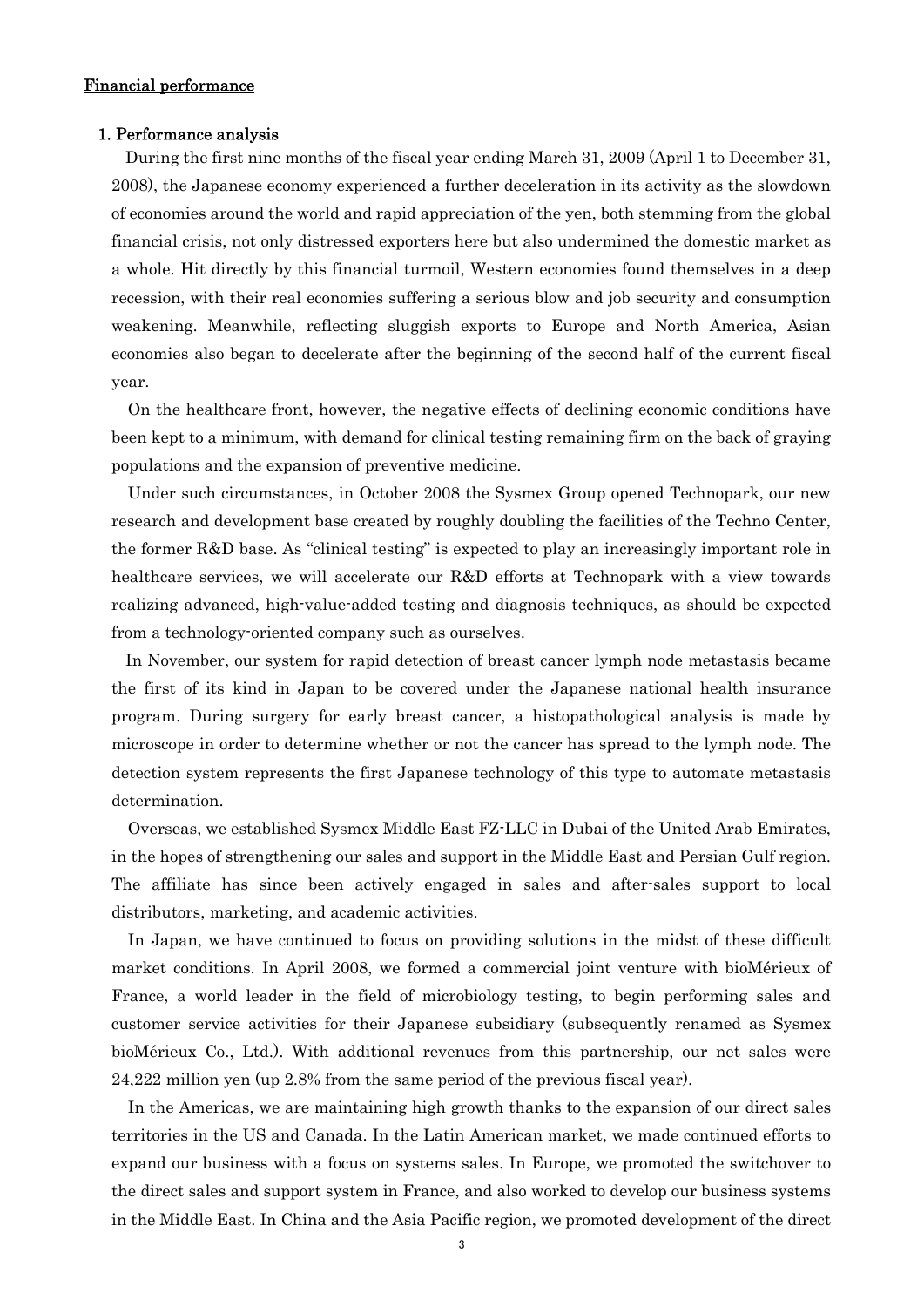sales and support system and proceeded with systems sales. Our overseas sales recorded high growth on a local currency basis, more than making up for the negative effect of the yen's rapid appreciation. As a result, overseas sales of the Sysmex Group increased to 56,413 million yen (up 3.0% from the same period of the previous fiscal year), with the result that the overseas sales ratio reached 70.0% (up 0.1 percentage points from the same period of the previous fiscal year).

Our consolidated performance for the first nine months of the fiscal year ending March 31, 2009 amounted to: net sales of 80,636 million yen (up 2.9% from the same period of the previous fiscal year), operating income of 10,088 million yen (up 2.9%), ordinary income of 7,886 million yen (down 24.6%), and net income of 4,611 million yen (down 30.2%).

Year-on-year comparisons of our consolidated performance are shown above for reference purposes.

#### Performance by geographical segments

#### (1) Japan

Continuing our drive to provide solutions catering to the specific demands of customers with a focus on central hospitals, we recorded growth in the hematology and coagulation fields. With additional revenues from the services for Sysmex bioMérieux Co., Ltd., we recorded net sales of 25,587 million yen (up 3.4% from the same period of the previous fiscal year).

Operating income was 4,043 million yen (down 24.6% from the same period of the previous fiscal year), as the increase in selling, general, and administrative expenses, which is attributable primarily to the rise in research and development expenses associated with the construction of Technopark, negatively offset sales growth.

#### (2) The Americas

Now that our direct sales territories and support networks have expended, we have achieved strong sales growth in hematology and other fields in the US. We also experienced sales expansion in Canada, where we completed the switchover to the direct sales and support system, and systems sales increased in Latin America. As a result, we recorded net sales of 17,381 million yen (up 15.7% from the same period of the previous fiscal year).

Operating income was 1,127 million yen (up 68.8% from the same period of the previous fiscal year), as the increase in selling, general, and administrative expenses owing to the expansion of service networks was more than offset by sales growth.

#### (3) Europe

In France, the switchover to the direct sales and support system has been progressing as scheduled. In Eastern Europe, growing reagent sales pushed up sales on a local currency basis. However, owing to the rapid appreciation of the yen, we posted net sales of 26,758 million yen (down 7.8% from the same period of the previous fiscal year).

Operating income was 3,767 million yen (up 10.2% from the same period of the previous fiscal year), thanks to cost reductions.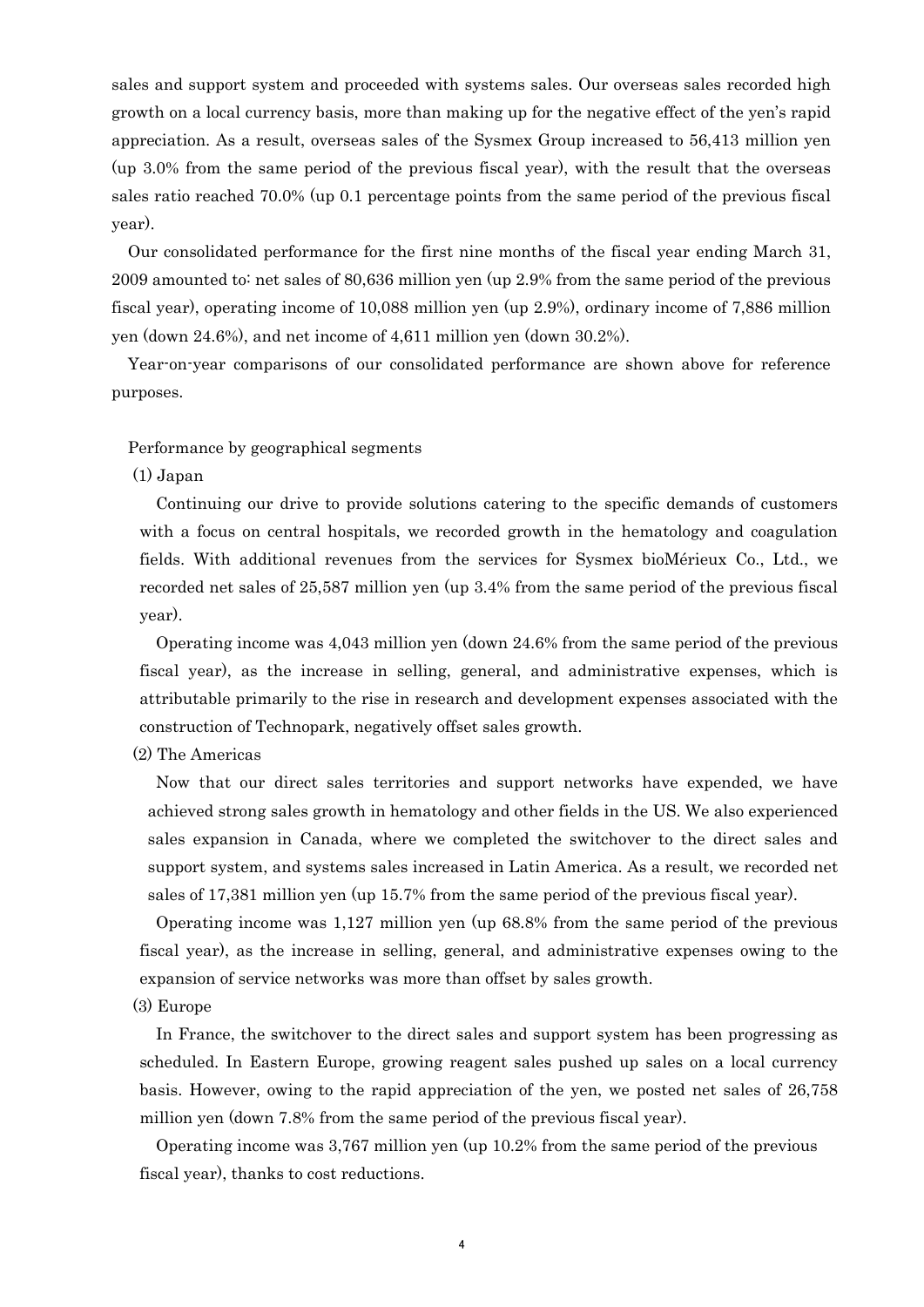### (4) China

Primarily owing to new product launches, instrument sales advanced significantly in the hematology, coagulation, and urinalysis businesses, and reagent sales performed well as our efforts over the course of several years to increase installations of high-end instrument models paid off. As a result, we recorded net sales of 6,828 million yen (up 13.7% from the same period of the previous fiscal year).

Operating income was 835 million yen (up 33.5% from the same period of the previous fiscal year), with sales growth positively offsetting the increase in selling, general, and administrative expenses.

### (5) Asia Pacific

With the hematology, coagulation, and urinalysis businesses all faring well, we recorded net sales of 4,081 million yen (up 15.6% from the same period of the previous fiscal year), which includes contributions from system products and other large-scale orders in Australia and growing sales in India.

Operating income was 511 million yen (up 12.6% from the same period of the previous fiscal year) as a result of an increase in sales.

#### 2. Balance sheet and cash flow

(1) Total assets, total liabilities, and equity

Total assets increased by 8,451 million yen to 117,478 million yen compared to the previous fiscal year end, due mainly to a 7,616 million yen increase in tangible fixed assets, including the new R&D base Sysmex Technopark and recording of the leased asset following the unification of accounting principles at overseas subsidiaries.

Liabilities increased by 10,213 million yen to 11,854 million yen, due mainly to a 41,764 million yen increase in short-term loans.

Total equity decreased by 3,402 million yen to 75,714 million yen. This is due mainly to a 1,972 million yen reduction of earned surplus from the beginning balance upon recording of the existing leased asset and liabilities on the consolidated balance sheet when accounting principles at overseas subsidiaries were unified, as well as a 3,302 million yen decrease in foreign currency translation adjustments.

The equity ratio was 64.0%, a decrease of 8.2 percentage points from 74.2% at the previous fiscal year end.

(2) Cash flows

The balance of cash and cash equivalents (hereinafter, "Cash") at the end of this fiscal quarter increased by 2,663 million yen compared to that at the previous fiscal year end to 12,342 million.

The following are major cash flow movements by business activities and their factors.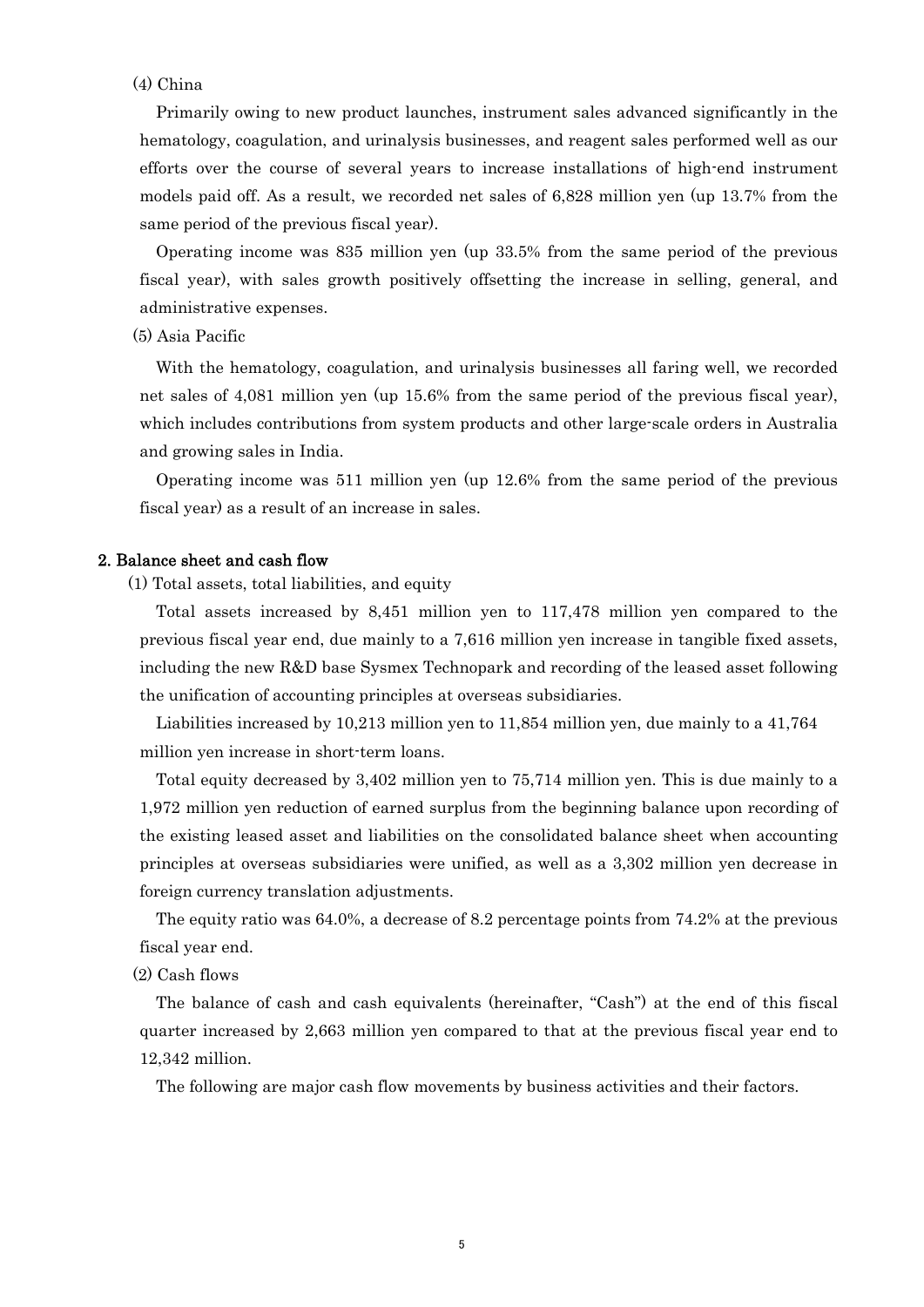(Operating cash flow)

Cash flow from operating activities was 7,461 million yen, an increase of 1,466 million yen from the same period of the previous fiscal year, due mainly to depreciation and amortization of 5,551 million yen (2,619 million yen more than the same period of the previous fiscal year), a decrease of notes and accounts receivable of 1,406 million yen (1,028 million yen less than the same period of the previous fiscal year), and an increase of inventories of 3,958 million yen (488 million yen more than that of the same period of the previous fiscal year).

(Investing cash flow)

Cash outflow as a result of investing activities was 9,634 million yen, an increase of 1,560 million yen from the same period of the previous fiscal year. This is due mainly to an increase by 3,656 million yen to 7,977 million yen in payment for purchases of tangible fixed assets for the construction of the Sysmex Technopark.

(Financing cash flow)

Cash inflow as a result of financing activities was 6,310 million yen (1,329 million yen spent at the same period of the previous fiscal year), due mainly to an increase in short-term loans by 10,725 million yen (10,165 million yen more than the same period of the previous fiscal year) and dividends paid of 2,658 million yen (626 million yen more than the same period of the previous fiscal year).

#### 3. Consolidated financial forecast

While our overseas net sales have been in line with our previous forecast on local currencies basis, we revise our consolidated financial forecast for the fiscal year ending March 31, 2009 announced on October 28, 2008, as we had more foreign exchange losses than our expectation in the current period, which was attributed to re-evaluation of foreign currencies receivable due to rapid appreciation of the yen.

Please note that the following forecasts are based on the assumption of ¥95/US\$ and ¥120/Euro for fourth quarter of the fiscal year ending March 31, 2009.

|                                   | Net Sales | Operating<br>income | Ordinary<br>income | <b>Net</b><br>income | <b>Net</b><br>income per<br>share(Yen) |
|-----------------------------------|-----------|---------------------|--------------------|----------------------|----------------------------------------|
| Previous forecast (A)             | 114,000   | 14,000              | 12,800             | 7,200                | 140.83                                 |
| Revised forecast (B)              | 114,000   | 14,000              | 11,500             | 6,700                | 131.04                                 |
| Change in figures $(B) \cdot (A)$ |           |                     | $-1,300$           | $-500$               |                                        |
| Rate of Change                    |           |                     | $-10.2\%$          | $-6.9\%$             |                                        |
| FY2007 Yearly                     | 110,724   | 15,033              | 14,545             | 9,131                | 178.94                                 |

Revised Consolidated Financial Forecast for FY2008 (unit: million yen, %)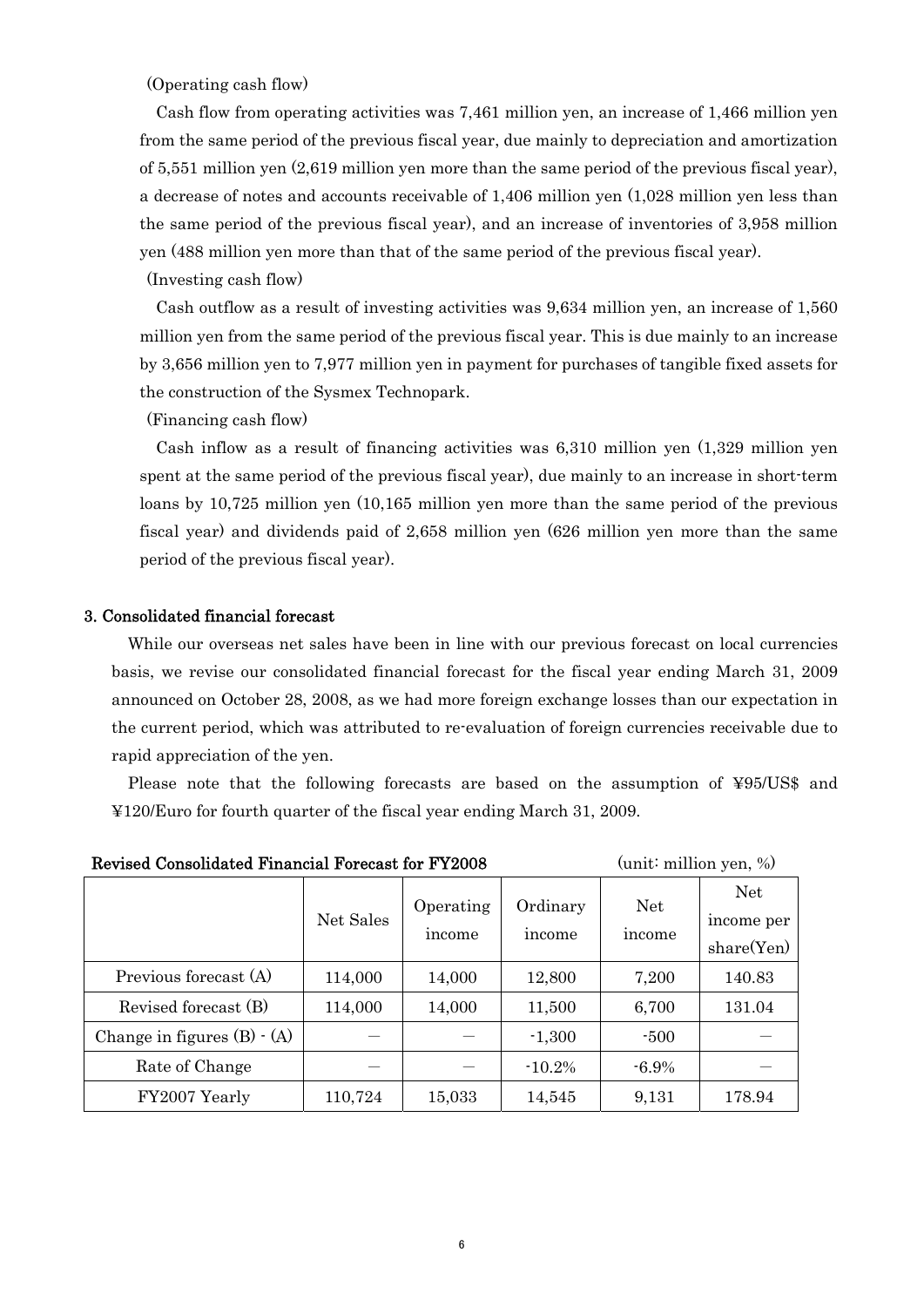# Consolidated Balance Sheets

|                                                       |                     |       |                     |        |                             |         | (Unit: Millions of Yen) |           |
|-------------------------------------------------------|---------------------|-------|---------------------|--------|-----------------------------|---------|-------------------------|-----------|
|                                                       | As of Dec. 31, 2007 |       | As of Dec. 31, 2008 |        | Increase<br>and<br>Decrease |         | As of Mar. 31, 2008     |           |
| Items                                                 | Amount              | $\%$  | Amount              | $\%$   | Amount                      | $\%$    | Amount                  | $\%$      |
| (Assets)                                              |                     |       |                     |        |                             |         |                         |           |
| I Current assets                                      |                     |       |                     |        |                             |         |                         |           |
| Cash and deposits                                     | 9,516               |       | 12,393              |        | 2,877                       |         | 9,694                   |           |
| Notes and accounts receivable-trade                   | 29,900              |       | 27,767              |        | $-2,132$                    |         | 32,965                  |           |
| Short-term investment securities                      | 42                  |       | 80                  |        | 37                          |         | 71                      |           |
| Inventories                                           | 20,830              |       | 19,851              |        | $-978$                      |         | 18,341                  |           |
| Others                                                | 6,263               |       | 7,712               |        | 1,448                       |         | 5,850                   |           |
| Total current assets                                  | 66,553              | 62.7  | 67,806              | 57.7   | 1,253                       | 1.9     | 66,923                  | 61.4      |
| II Noncurrent assets                                  |                     |       |                     |        |                             |         |                         |           |
| Total Property, plant and equipment                   | 25,862              | 24.4  | 36,698              | 31.2   | 10,835                      | 41.9    | 29,082                  | 26.7      |
| <b>Total Intangible assets</b>                        | 5,462               | 5.1   | 5,110               | 4.4    | $-352$                      | $-6.4$  | 5,795                   | $5.3\,$   |
| Total Investments and other assets                    | 8,239               | 7.8   | 7,863               | 6.7    | -375                        | $-4.6$  | 7,226                   | $6.6\,$   |
| <b>Total Noncurrent assets</b>                        | 39,563              | 37.3  | 49,672              | 42.3   | 10,108                      | 25.5    | 42,103                  | 38.6      |
| Total assets                                          | 106,117             | 100.0 | 117,478             | 100.0  | 11,361                      | 10.7    | 109,027                 | 100.0     |
| (Liabilities)                                         |                     |       |                     |        |                             |         |                         |           |
| I Current liabilities                                 |                     |       |                     |        |                             |         |                         |           |
| Notes and accounts payable-trade                      | 10,302              |       | 10,277              |        | $-24$                       |         | 11,247                  |           |
| Short-term loans payable                              | 650                 |       | 10,759              |        | 10,109                      |         | 546                     |           |
| Others                                                | 13,373              |       | 14,753              |        | 1,380                       |         | 14,447                  |           |
| Total current liabilities                             | 24,325              | 22.9  | 35,791              | 30.5   | 11,465                      | 47.1    | 26,241                  | 24.1      |
| II Noncurrent liabilities                             |                     |       |                     |        |                             |         |                         |           |
| Long-term loans payable                               | 30                  |       | $\theta$            |        | $-30$                       |         | 13                      |           |
| Provision for retirement benefits                     | 221                 |       | 415                 |        | 194                         |         | 354                     |           |
| Others                                                | 3,520               |       | 5,557               |        | 2,036                       |         | 3,300                   |           |
| <b>Total Noncurrent liabilities</b>                   | 3,772               | 3.6   | 5,972               | 5.1    | 2,200                       | 58.3    | 3,668                   | 3.3       |
| <b>Total liabilities</b>                              | 28,097              | 26.5  | 41,764              | 35.6   | 13,666                      | 48.6    | 29,910                  | 27.4      |
| (Net assets)                                          |                     |       |                     |        |                             |         |                         |           |
| I Shareholders' equity                                |                     |       |                     |        |                             |         |                         |           |
| Capital stock                                         | 8,600               |       | 8,678               |        | 78                          |         | 8,651                   |           |
| Capital surplus                                       | 13,538              |       | 13,617              |        | 79                          |         | 13,588                  |           |
| Retained earnings                                     | 53,212              |       | 55,718              |        | 2,505                       |         | 55,737                  |           |
| Treasury stock                                        | $-181$              |       | $-196$              |        | $-14$                       |         | $-185$                  |           |
| Total shareholders' equity                            | 75,169              | 70.9  | 77,819              | 66.2   | 2,649                       | $3.5\,$ | 77,791                  | 71.4      |
| II Valuation and translation adjustments              |                     |       |                     |        |                             |         |                         |           |
| Valuation difference on available for sale securities | 504                 |       | 34                  |        | $-469$                      |         | 351                     |           |
| Foreign currency translation adjustment               | 2,058               |       | $-2,691$            |        | $-4,750$                    |         | 610                     |           |
| Total valuation and translation adjustments           | 2,563               | 2.4   | $-2,656$            | $-2.3$ | $-5,219$                    |         | 962                     | 0.9       |
| III Subscription rights to shares                     | 148                 | 0.1   | 491                 | 0.4    | 343                         | 231.2   | 236                     | $\rm 0.2$ |
| <b>IV Minority interests</b>                          | 137                 | 0.1   | 59                  | 0.1    | $-77$                       | $-56.7$ | 127                     | 0.1       |
| Total net assets                                      | 78,019              | 73.5  | 75,714              | 64.4   | $-2,305$                    | $-3.0$  | 79,117                  | 72.6      |
| Total liabilities and net assets                      | 106, 117            | 100.0 | 117,478             | 100.0  | 11,361                      | 10.7    | 109,027                 | 100.0     |

(Note) fractions of one million yen are rounded off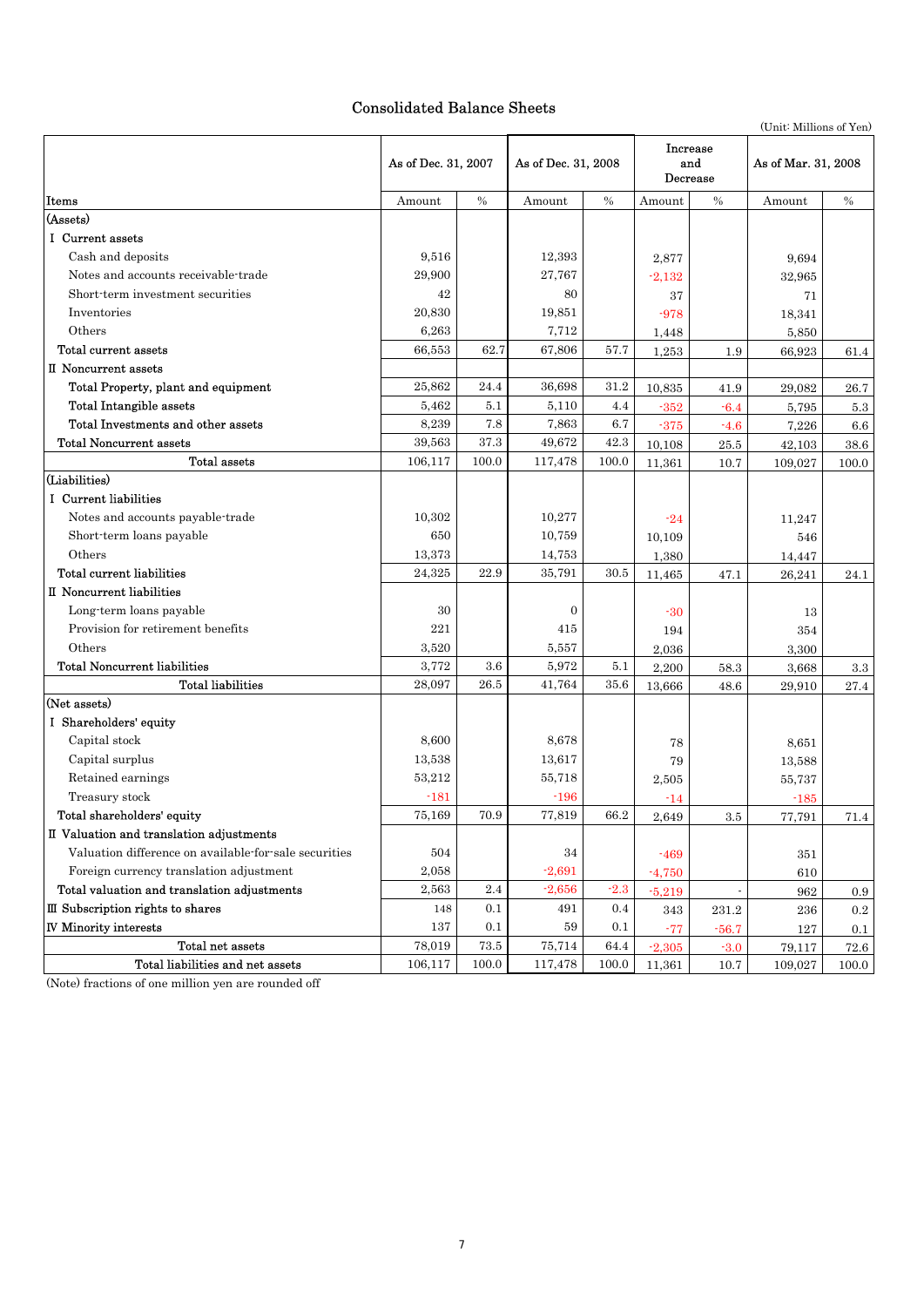# Consolidated Statements of Income

(Unit: Millions of Yen)

|                                                  | Nine months ended<br>Dec. 31, 2007 |               | Nine months ended<br>Dec. 31, 2008 |               | <b>Increase</b><br>and<br>Decrease |               | Year ended<br>Mar. 31, 2008 |        |
|--------------------------------------------------|------------------------------------|---------------|------------------------------------|---------------|------------------------------------|---------------|-----------------------------|--------|
| Items                                            | Amount                             | $\frac{0}{0}$ | Amount                             | $\frac{0}{0}$ | Amount                             | $\frac{0}{0}$ | Amount                      | $\%$   |
| I Net sales                                      | 78,338                             | 100.0         | 80,636                             | 100.0         | 2,298                              | 2.9           | 110,724                     | 100.0  |
| <b>II</b> Cost of sales                          | 31.134                             | 39.7          | 27,783                             | 34.5          | $-3,351$                           | $-10.8$       | 45.396                      | 41.0   |
| Gross profit                                     | 47,203                             | 60.3          | 52,853                             | 65.5          | 5.649                              | 12.0          | 65.327                      | 59.0   |
| III Selling, general and administrative expenses | 37,397                             | 47.8          | 42,764                             | 53.0          | 5,367                              | 14.4          | 50,293                      | 45.4   |
| Operating income                                 | 9.806                              | 12.5          | 10.088                             | 12.5          | 282                                | 2.9           | 15,033                      | 13.6   |
| <b>IV Non-operating income</b>                   |                                    |               |                                    |               |                                    |               |                             |        |
| Interest and dividends income                    | 170                                |               | 157                                |               | $-13$                              |               | 225                         |        |
| Foreign exchange gains                           | 195                                |               |                                    |               | $-195$                             |               | $\Omega$                    |        |
| Others                                           | 518                                |               | 594                                |               | 75                                 |               | 655                         |        |
| Total non-operating income                       | 885                                | 1.2           | 751                                | 0.9           | $-133$                             | $-15.1$       | 880                         | 0.8    |
| V Non-operating expenses                         |                                    |               |                                    |               |                                    |               |                             |        |
| Interest expenses                                | 36                                 |               | 318                                |               | 282                                |               | 33                          |        |
| Foreign exchange losses                          |                                    |               | 2,420                              |               | 2.420                              |               | 1,048                       |        |
| Others                                           | 193                                |               | 214                                |               | 20                                 |               | 287                         |        |
| Total non-operating expenses                     | 229                                | 0.3           | 2,953                              | 3.6           | 2,723                              | 1,185.4       | 1,369                       | 1.3    |
| Ordinary income                                  | 10,461                             | 13.4          | 7,886                              | 9.8           | $-2,575$                           | $-24.6$       | 14,545                      | 13.1   |
| VI Extraordinary profits                         | 13                                 | 0.0           | 156                                | 0.2           | 143                                | 1,058.4       | 40                          | 0.1    |
| <b>VII Extraordinary loss</b>                    | 135                                | 0.2           | 712                                | 0.9           | 576                                | 424.2         | 661                         | 0.6    |
| Income before income taxes and minority interest | 10,339                             | $13.2\,$      | 7,330                              | 9.1           | $-3.008$                           | $-29.1$       | 13.924                      | 12.6   |
| Income taxes-current                             | 4,425                              | 5.6           | 3,522                              | 4.4           | $-903$                             |               | 5,245                       | 4.8    |
| Income taxes-deferred                            | $-668$                             | $-0.8$        | $-800$                             | $-1.0$        | $-131$                             |               | $-428$                      | $-0.4$ |
| Minority interest                                | $-24$                              | $-0.0$        | $-2$                               | 0.0           | 21                                 |               | $-24$                       | $-0.0$ |
| Net income                                       | 6,607                              | 8.4           | 4,611                              | 5.7           | $-1,995$                           | $-30.2$       | 9,131                       | 8.2    |

(Note) fractions of one million yen are rounded off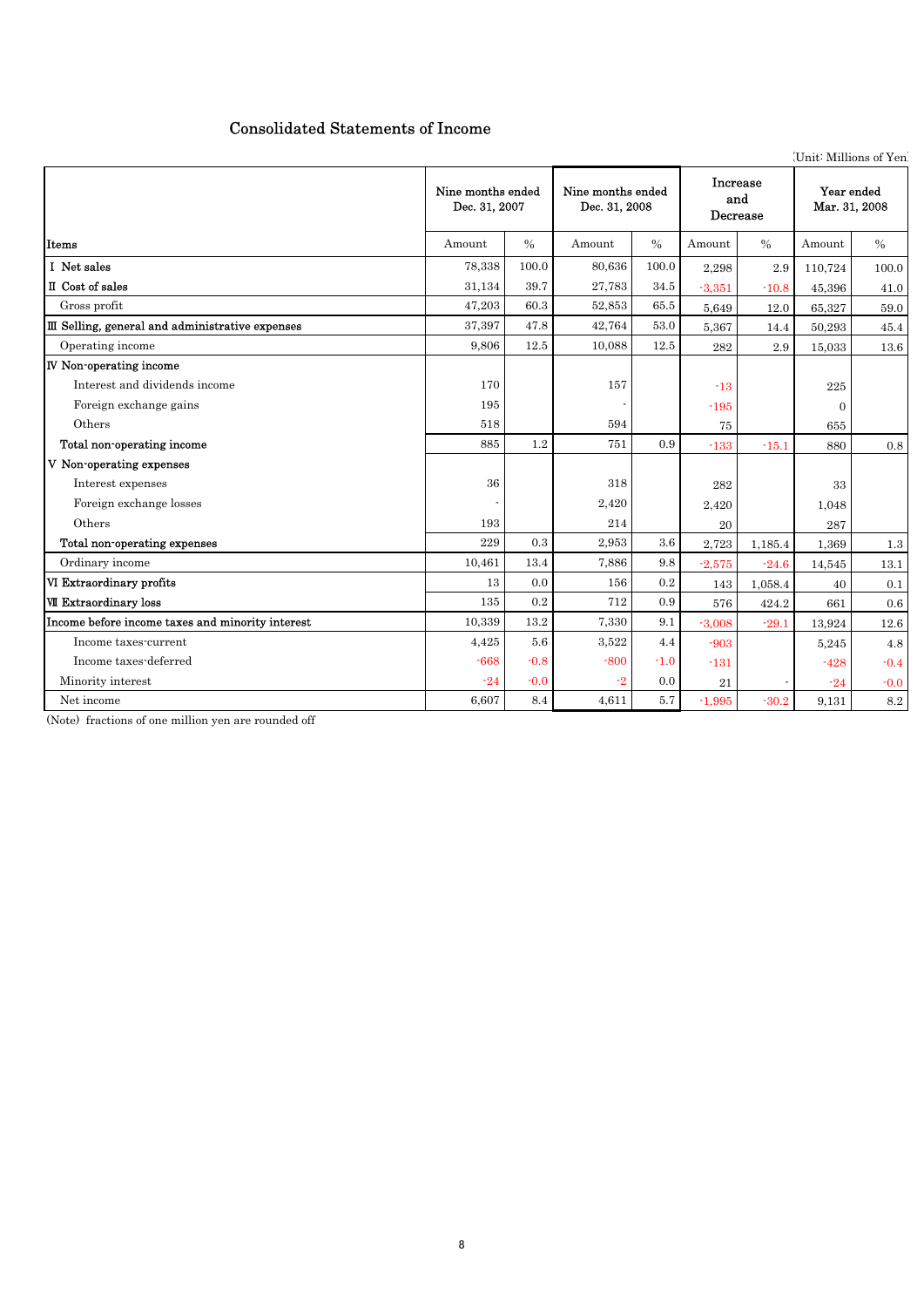# Consolidated Statements of Cash Flows

(Unit: Millions of Yen) Items Ⅰ Net cash provided by (used in) operating activities Income before income taxes 10,339 7,330 7,330 Depreciation and amortization 2,931 5,551 3,958 Decrease (increase) in notes and accounts receivable-trade 2,435 1,406 1,406 -2,462 Decrease (increase) in inventories  $-3,470$   $-3,958$   $-1,917$ Increase (decrease) in notes and accounts payable-trade -959 2,384 2,384 1,468 Others  $2.878$   $-168$   $-53$   $-53$   $-2.878$ Subtotal 11,108 12,660 17,849 Interest and dividends received 218 218 Interest expenses paid  $-18$  -18  $\frac{-5}{5}$  -5,045  $\frac{-6}{415}$  -6,415 Net cash provided by (used in) operating activities 5,995 5,995 7,461 7,461 11,634 Ⅱ Net cash provided by (used in) investment activities Purchase of property, plant and equipment  $-4,321$   $-7,977$   $-8.265$ Purchase of intangible assets  $-2,460$ Others  $-2,139$   $-670$   $-2,157$ Net cash provided by (used in) investment activities  $-8,074$   $-9,634$   $-12,883$ Net increase (decrease) in short-term loans payable 559 59 10,725 491 Repayment of long-term loans payable  $-51$   $-44$   $-66$  $\frac{-2,031}{2,031}$   $\frac{-2,031}{2,031}$   $\frac{-2,058}{2,031}$ 193 -1,712 290 -1,329 6,310 -1,316 Ⅳ Effect of exchange rate change on cash and cash equivalents 89 -1,473 -479 **V** Net increase (decrease) in cash and cash equivalents  $-3,318$   $-3,318$   $-3,663$   $-3,044$ VI Cash and cash equivalents at beginning of term  $12,714$   $9,679$   $12,714$ 8 - 8 **WH** Cash and cash equivalents at end of term  $9,405$   $9,405$   $12,342$   $9,679$ Ⅶ Increase of cash and cash equivalents due to fiscal year-end change for subsidiaries Others Ⅲ Net cash provided by (used in) financing activities Net cash provided by (used in) financing activities Nine months ended Dec. 31, 2007 Nine months ended Dec. 31, 2008 Year ended Mar. 31, 2008

(Note) fractions of one million yen are rounded off